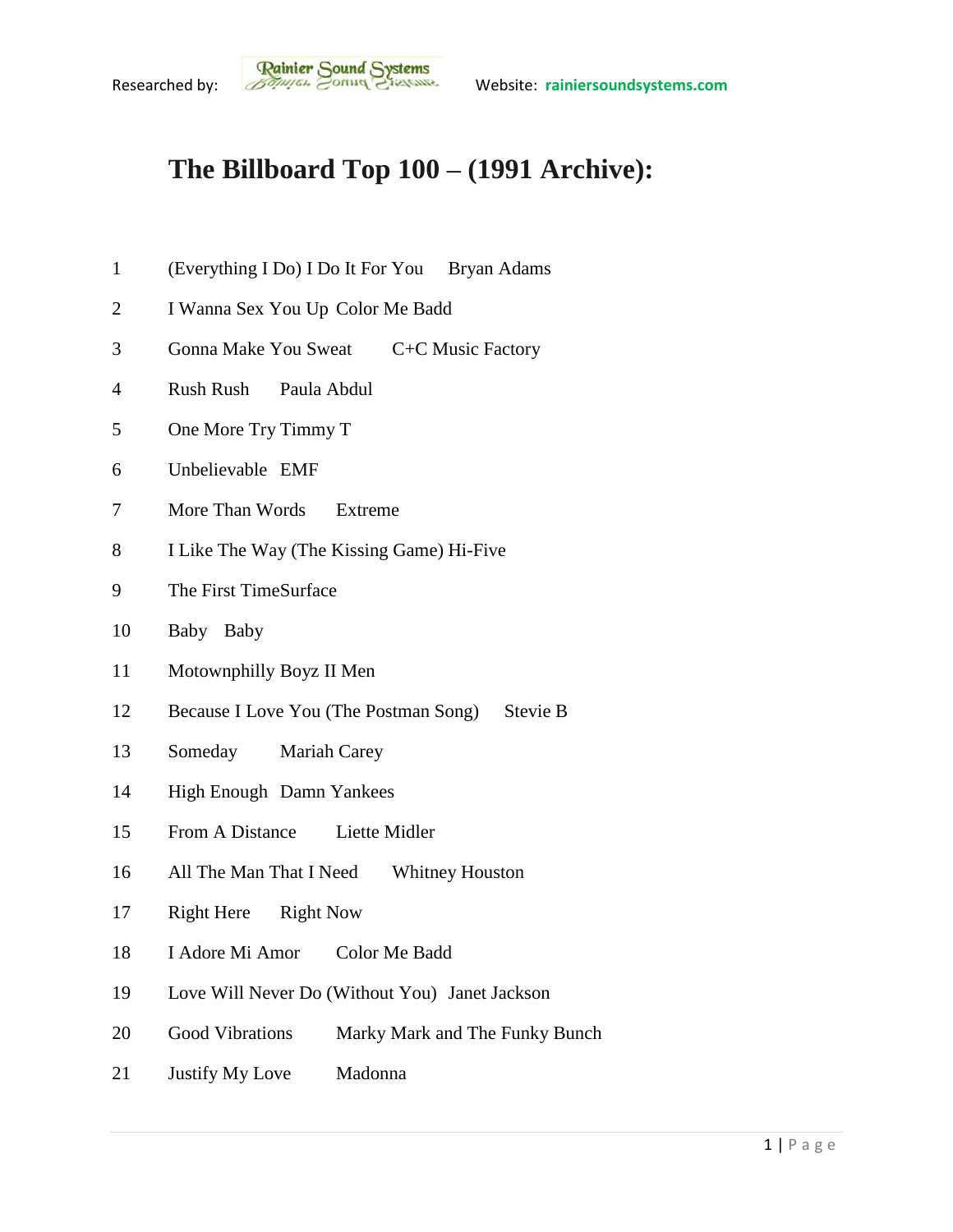- Emotions Mariah Carey
- JoyrideRoxette
- Romantic Karyn White
- I Don't Wanna Cry Mariah Carey
- Hold You Tight Tara Kemp
- You're In Love Wilson Phillips
- Every Heartbeat Amy Grant
- Sensitivity Ralph Tresvant
- Touch Me (All Night Long) Cathy Dennis
- I've Been Thinking About You Londonbeat
- Do Anything Natural Selection
- Losing My Religion R.E.M.
- Coming Out Of The Dark Gloria Estefan
- Here We Go C+C Music Factory
- It Ain't Over 'Til It's Over Lenny Kravitz
- Where Does My Heart Beat Now Celine Dion
- Summertime D.J. Jazzy Jeff and The Fresh Prince
- Wind Of Change Scorpions
- P.A.S.S.I.O.N.Rhythm Syndicate
- The Promise Of A New Day Paula Abdul
- I'm Your Baby Tonight Whitney Houston
- Love Of A Lifetime Firehouse
- Fading Like A Flower Roxette
- This House Tracie Spencer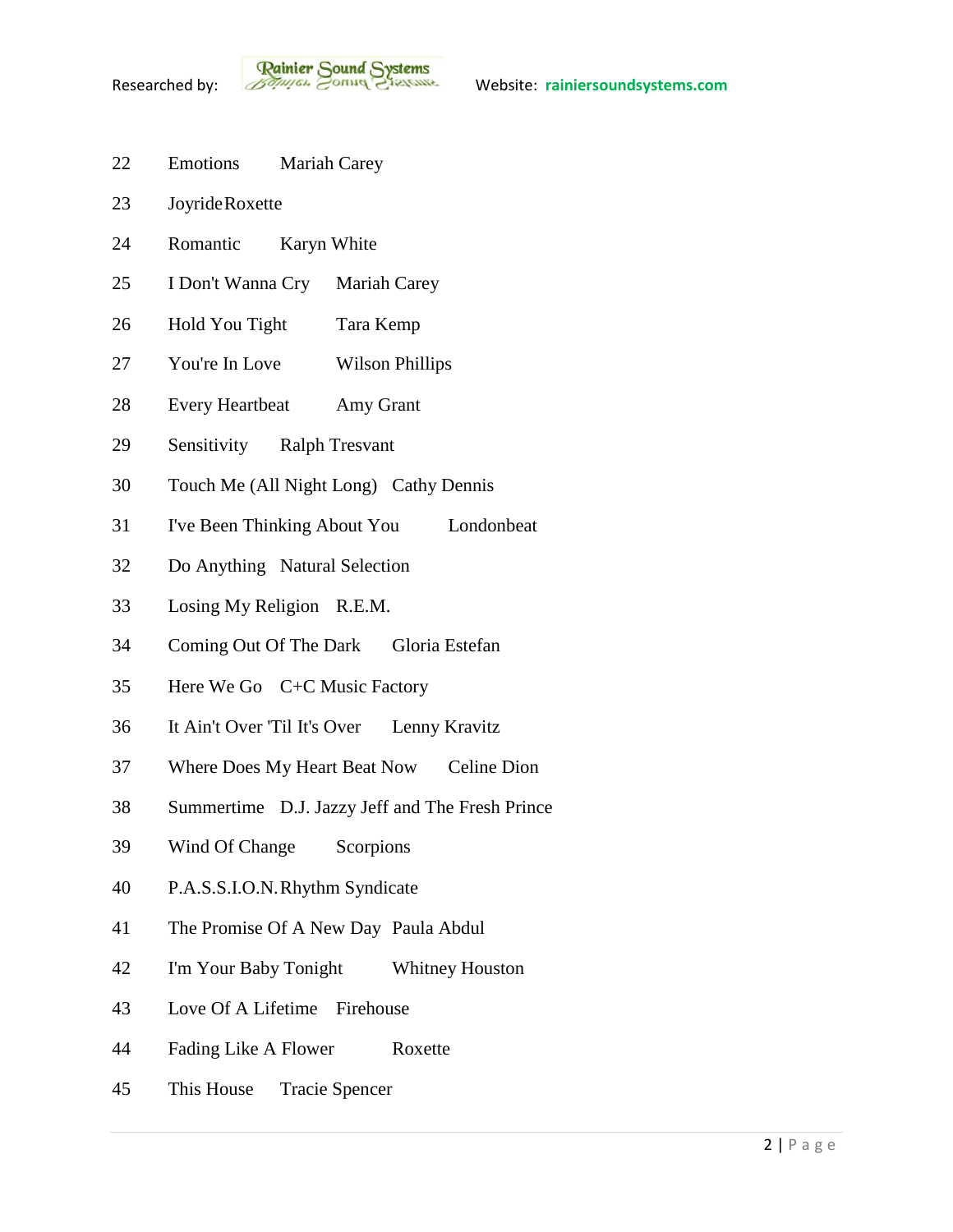- Hole Hearted Extreme
- Power Of Love-Love Power Luther Vandross
- Impulsive Wilson Phillips
- Love Is A Wonderful Thing Michael Bolton
- Rhythm Of My Heart Rod Stewart
- 51 Things That Make You Go Hmmmm... C+C Music Factory
- I Touch Myself Divinyls
- Tom's Diner DMA
- Iesha Another Bad Creation
- Something To Talk About Bonnie Raitt
- After The Rain Nelson
- Play That Funky Music Vanilla Ice
- Temptation Corina
- Can't Stop This Thing We Started Bryan Adams
- I Can't Wait Another Minute Hi-Five
- 3 A.M. EternalThe KLF
- Time Love and Tenderness
- Saideness Part I Enigrna
- Around The Way Girl LL Cool J
- I'll Be There Escape Club
- Cream Prince and The N.P.G.
- Now That We Found Love Heavy D. and The Boyz
- Show Me The Way Styx
- Love Takes Time Mariah Carey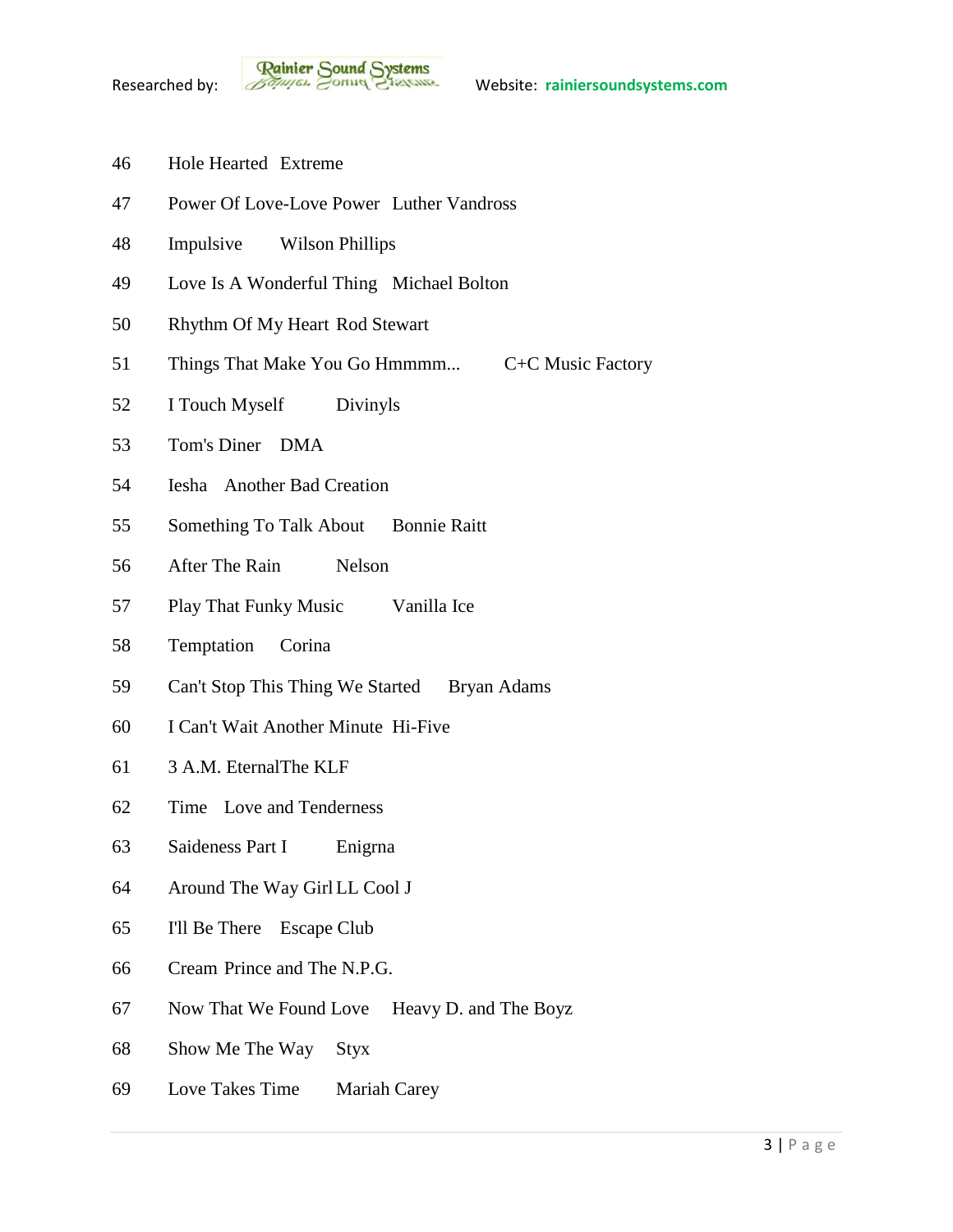- Cry For Help Rick Astley
- The Way You Do The Things You Do UB40
- 72 Here I Am (Come and Take Me) UB40
- Signs Tesla
- Too Many Walls Cathy Dennis
- Crazy Seal
- 76 I'll Give All My Love To You Keith Sweat
- Place In This World Michael W. Smith
- Something To Believe In Poison
- Wicked Game Chris Issak
- Get Here Oleta Adams
- Round and Round Tevin Campbell
- Silent LucidityQueensryche
- I'm Not In Love Will To Power
- Piece Of My Heart Tara Kemp
- Real Real RealJesus Jones
- Just Another Dream Cathy Dennis
- Everybody Plays The Fool Aaron Neville
- Strike It Up Black Box
- Rico Suave Gerardo
- Disappear INXS
- 91 Groove Is In The Heart Deee-Lite
- All This Time Sting
- The One and Only Chesney Hawkes